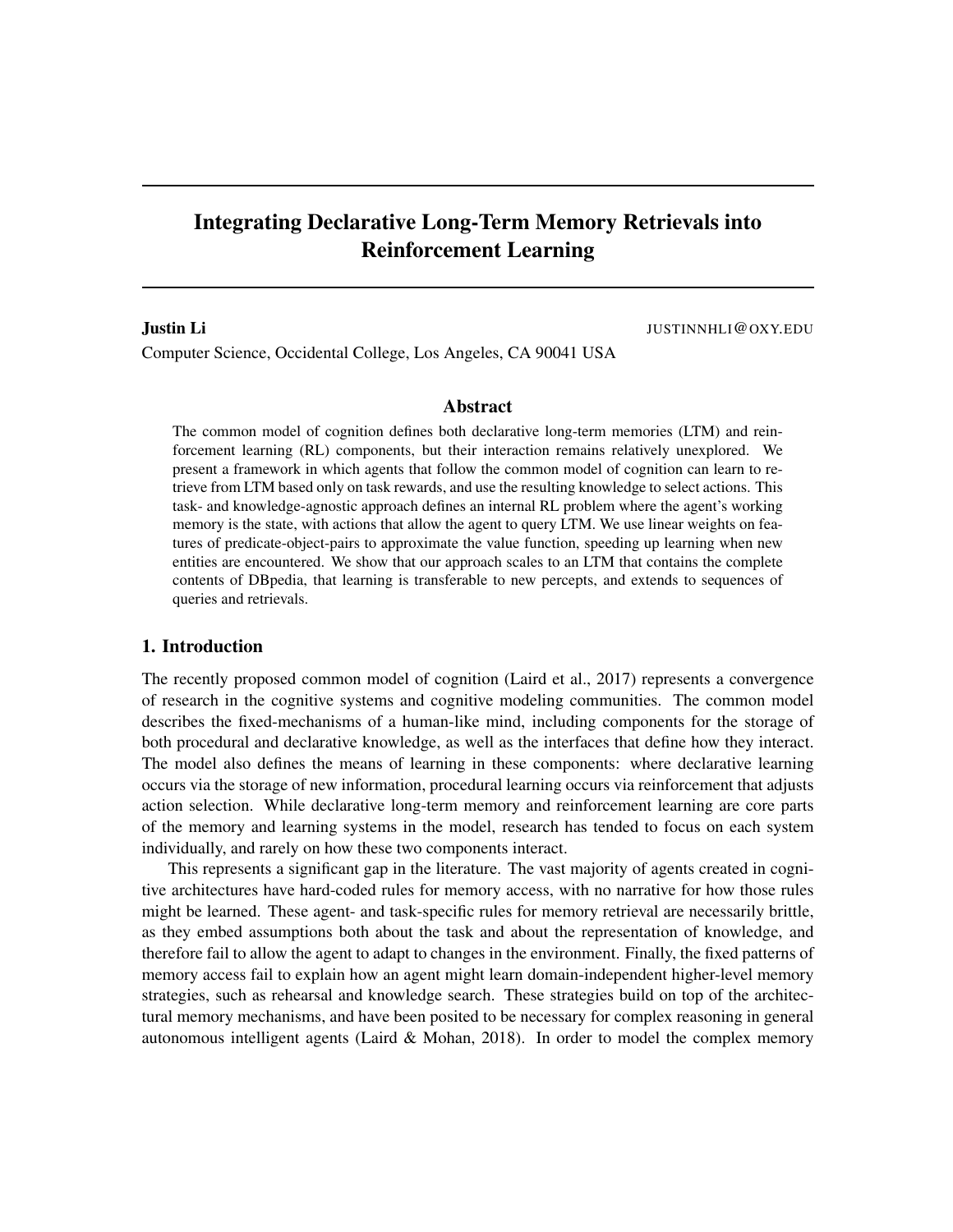processes in people (Burgess & Shallice, 1996), as well as to endow artificial agents with general memory capabilities, a generic method for learning to use memory is necessary.

In this paper, we take a step towards this goal by proposing a reinforcement learning framework that is capable of learning to retrieve knowledge from a large knowledge base in declarative long-term memory. Our framework is capable of generalizing across different entities in a knowledge base, and can adapt to different task domain rewards. To our knowledge, we are the first to investigate reinforcement learning over large knowledge bases in a cognitive architecture. The main contributions of our paper are:

- We present a task- and knowledge-agnostic system that is capable of retrieval knowledge from long-term memory, which can then be used for action selection, both via reinforcement learning.
- We show that our architecture is able to learn different patterns long-term memory access, that corresponds to different graph structures in the knowledge base.
- We show that our architecture is able to learn even when the knowledge base has millions of entities and tens of millions of facts.

## 2. Background

We are interested in the problem of how an agent might, in the context of a reinforcement learning task, bring in relevant knowledge from long-term memory for action selection. Crucially, it is the task reward that determines the appropriate knowledge to retrieve. In this section, we first describe the relevant components of the common model, before casting them into reinforcement learning and knowledge representation terms. We do this both for notational clarity, and to show that the system is agnostic to the contents of knowledge base.

Any non-trivial artificial agent must represent its environment internally. In the common model of cognition, this representation is stored in *working memory*, which contains not only the agent's percepts, but also other knowledge that is immediately relevant to the situation. The contents of working memory represents the current state of the agent, and serves as the only source of knowledge for reasoning and decision making.

In addition to working memory, the agent also has a *long-term memory* (LTM), which contains all knowledge which may or may not be relevant at any time. LTM is commonly further divided into autobiographical knowledge stored in episodic memory and world knowledge stored in semantic memory; this paper focuses on the latter. Knowledge in semantic memory may be vast, and previous work have included linguistic knowledge from WordNet and common sense knowledge from DBpedia (Salvucci, 2015; Li & Kohanyi, 2017). For clarity, we will use "*knowledge base*" (KB) to refer to a source of knowledge and "long-term memory" to refer to the component in an agent architecture, into which a KB may be loaded.

Since only working memory is usable for reasoning, LTM knowledge must first be copied into working memory. The common model of cognition defines two ways to access LTM. First, the agent could *query* or search LTM by creating a *cue*, which is a description of the desired knowledge. For example, a query might ask for "a rock band formed in 1965", is then matched with the contents of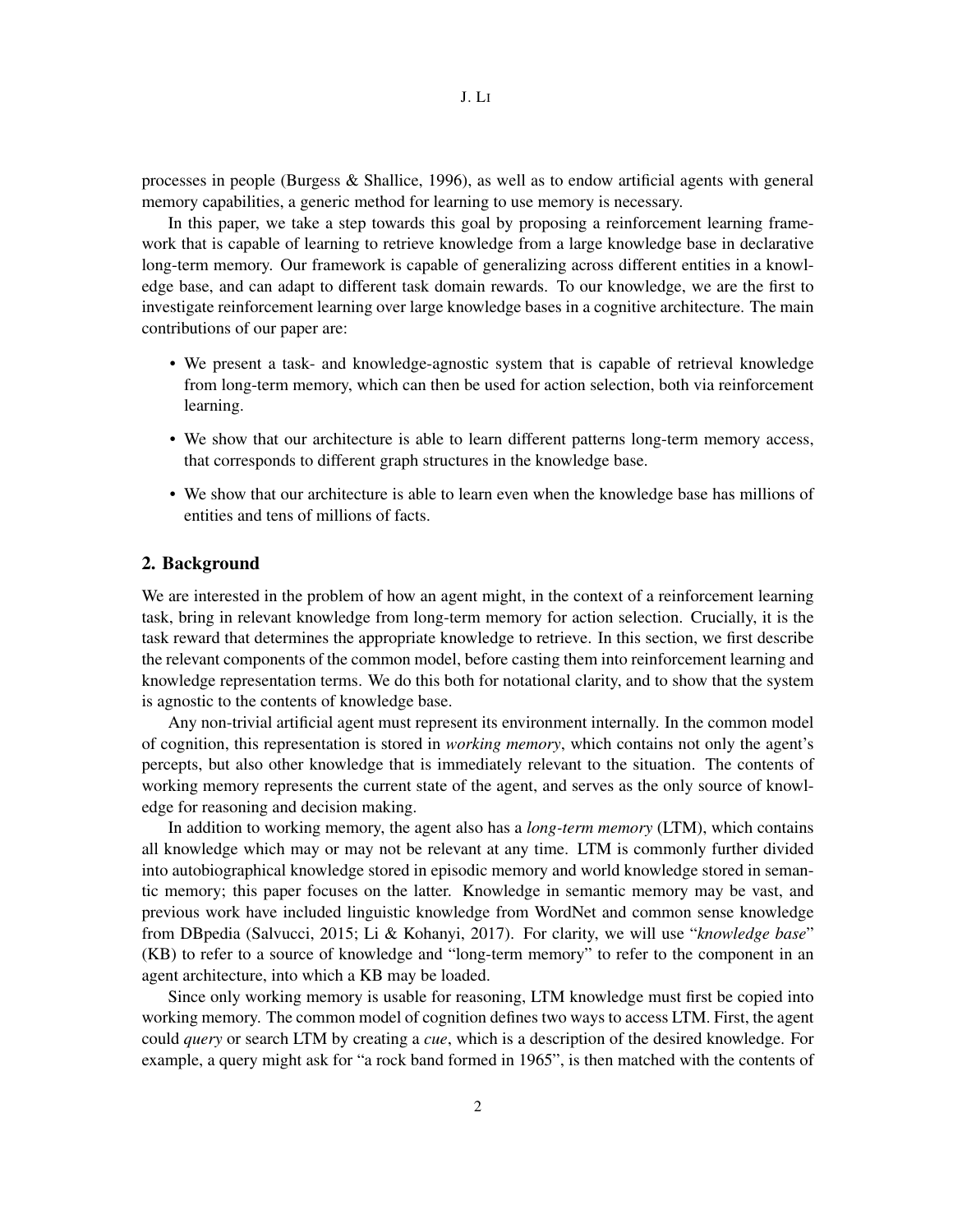LTM. A result of this search (e.g., Pink Floyd), as well as associated information about that entity (e.g., its country of origin), is then copied into working memory for agent use. The agent is also able to *retrieve* information about an entity that is already in working memory. We overload the term "retrieval" to mean either method of copying LTM knowledge into working memory.

Formally, the contents of LTM is an edge-labeled directed graph, defined by the tuple  $\langle P, U, \rangle$  $L, C$  where U is the set of entities; P the set of predicates; L the set of literals, which correspond to data such as numbers and strings; and C the contents of the KB, a set of *triples*  $\langle U, P, U \cup L \rangle$ . For convenience, we refer to the three elements of a triple as the *subject*, the *predicate*, and the *object*. For example, the fact that Pink Floyd's album *The Wall* was released on November 30, 1979 is represented by the triple  $\{The_{\text{Wall}},$  releaseDate, "1979-11-30"). Since we will refer to the predicate-object pair of a triple frequently, we denote the objects as  $V = U \cup L$  and call a pair  $\langle p \in P, v \in V \rangle$  an *attribute* of the subject entity.

Within this formalism, the cue for querying LTM for knowledge is a set of attributes that describe the same entity. Assuming such an entity exists, all the attributes of that entity will be placed into working memory. Similarly, the retrieval of an entity would place all its attributes into working memory.

Finally, we assume that the agent task to be a reinforcement learning problem, which is defined by the tuple  $\langle S, A, T, R \rangle$ , where S is the set of states, A the set of actions,  $T : S \times A \rightarrow S$  the transition function, and  $R : S \times A \rightarrow \mathbb{R}$  the reward function. Importantly for this work, we do *not* consider working memory or LTM as part of the state, but only the state of the environment. This allows us to define a task (e.g., finding an album at the record store) independently from the knowledge the agent can access (e.g., information about bands, genres, etc.). To make this distinction clear, we call the task the *external environment*, defined by the external states  $S_{ext}$ , actions Aext, and so on. We define the corresponding *internal environment*, which includes actions for accessing LTM, in Section 5.

#### 3. Problem Definition

The underlying motivation for integrating LTM retrievals with RL is that knowledge in LTM may allow the agent to generalize and transfer its the policy to new percepts. The knowledge retrieved from LTM serve as features that could reduce the state space, or that may de-alias partially-observable states. Since the use of RL with working memory is well-studied (Nason & Laird, 2005; Taatgen et al., 2005), the main challenge is in representing the interface between working memory and LTM, and in propagating the reward to queries and retrievals.

This problem of learning to retrieve from memory is difficult for several reasons. First, LTM may contain large amounts of knowledge — DBpedia, for example contains information about 3M entities, and multiple attributes about each entity. It is therefore computationally intractable to consider the entire contents of LTM during action selection. Second, the agent does not know what information is relevant. While we assume that relevant knowledge exists in LTM, only a tiny subset of the KB is likely to be meaningful in any particular situation. Finally, creating cues for LTM presents a large discrete state and action space, which have traditionally been difficult for RL agents. Techniques that apply elsewhere are not applicable to the problem of retrieving from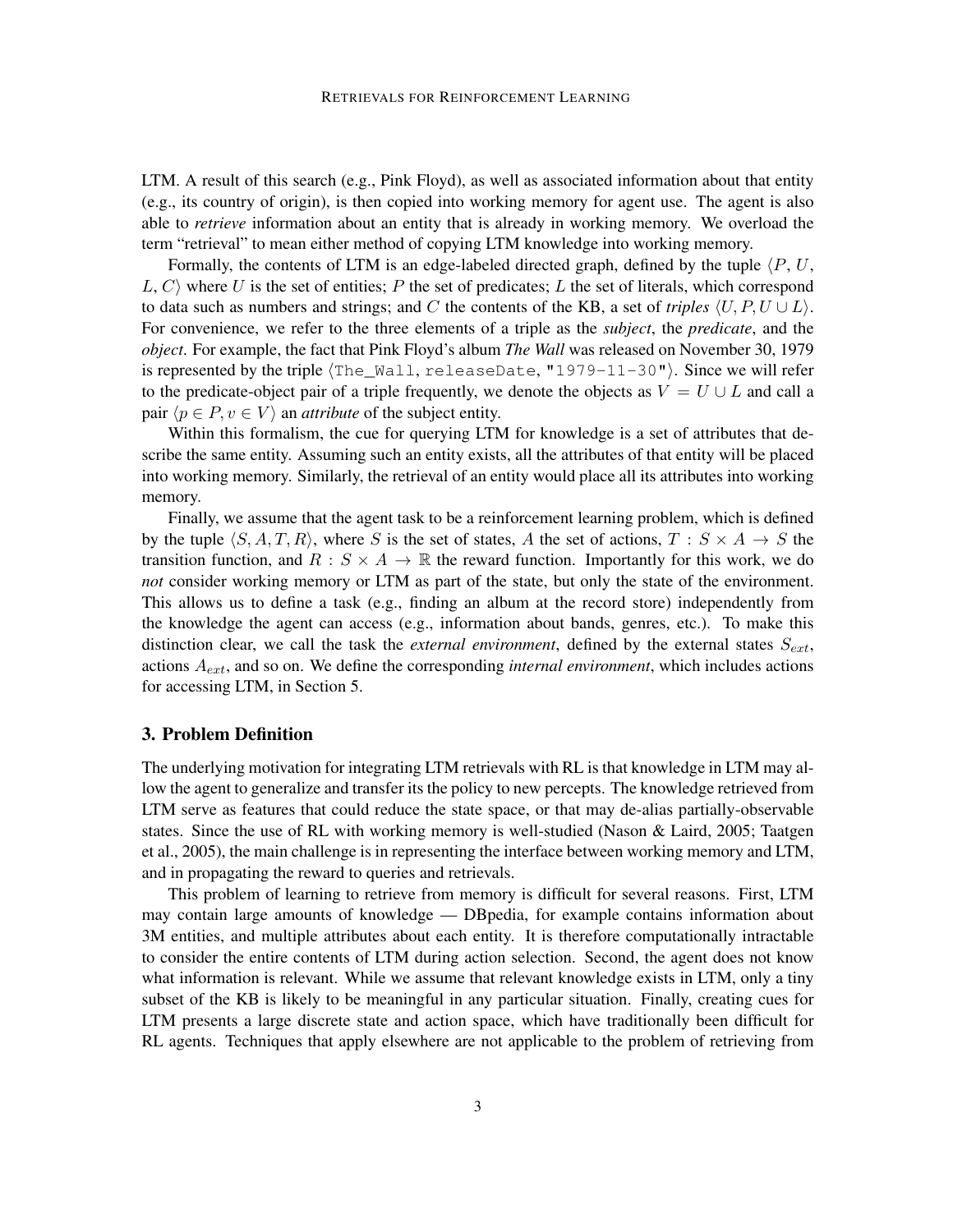LTM, as the actions cannot be embedded in a higher-dimensional space (Dulac-Arnold et al., 2015). At the same time, the semantic structure of KBs suggests that generalizations should be possible, where the same predicates apply to multiple entities. These challenges require an efficient value function approximation that could ignore the majority of irrelevant knowledge in the KB while taking advantage of predicate semantics for generalization.

We make two simplifying assumptions in our approach. First, we assume that the external percepts are represented as sets of predicate-object pairs, and that they match their representation in LTM. This representation of percepts is in line with other cognitive architectures, and it allows us to sidestep the problem of symbol alignment with the KB, which we consider out of scope for this paper. Second, we assume that the appropriate knowledge to retrieve from LTM is fixed — that is, the same graph structure relates the environmental percept to the desired knowledge. This is again in line with how ACT-R and Soar agents are written, and as it is hard to imagine the situation in which knowledge is necessary but is completely unrelated to the current percepts.

We are additionally concerned with two desiderata. First, the architecture should be agnostic to both the task and the knowledge base — it should not depend on particularities of the KB or the domain. In particular, the architecture should not require knowledge of the structure of the KB, or what knowledge should be retrieved for the task. Second, the system should be consistent with how reinforcement learning is implemented in existing architectures such as ACT-R and Soar, as they are the foremost examples of the common model.

#### 4. Related Work

While there is work on using large KBs for cognitive modeling in the cognitive systems community (Douglass et al., 2009; Li & Kohanyi, 2017), the queries and retrievals are almost always hard-coded and not learned. The closest work to this paper is Gorski & Laird (2011), where the agent learned to use Soar's episodic memory, but retrieving knowledge from a large declarative KB presents additional challenges. First, KBs such as DBpedia are significantly larger and richer than the accumulated experiences of an agent in a limited domain. Where previous work looked at a domain that has on the order of twenty distinct symbols, common-sense KBs often contain millions of entities and even more relations about them. Second, the graphs of KBs present representational difficulties as the agent must be able to encode the graphical structure, while prior work focused on propositional symbols. Finally, to the best of our knowledge, prior work has failed to generalize across different instances of a predicate, thereby negating the benefits of the semantics of a KB. Again, this poses challenges as to the representation of the KB and the value function. This is in contrast to the flat propositional representation in the prior work.

While RL has been used for reasoning (Taylor et al., 2007) and relation learning in KBs (Das et al., 2018), using KBs in RL have received relatively little attention. Prior work on improving RL with external knowledge have focused on providing features (Bougie & Ichise, 2018; Bougie et al., 2018) and value advice (Daswani et al., 2014). Other work have integrated RL, symbolic and relational learning, and natural language processing in the same system, with an emphasis on online knowledge acquisition (Mitchell et al., 2015). None of these systems directly address the question of using knowledge to solve tasks through reinforcement.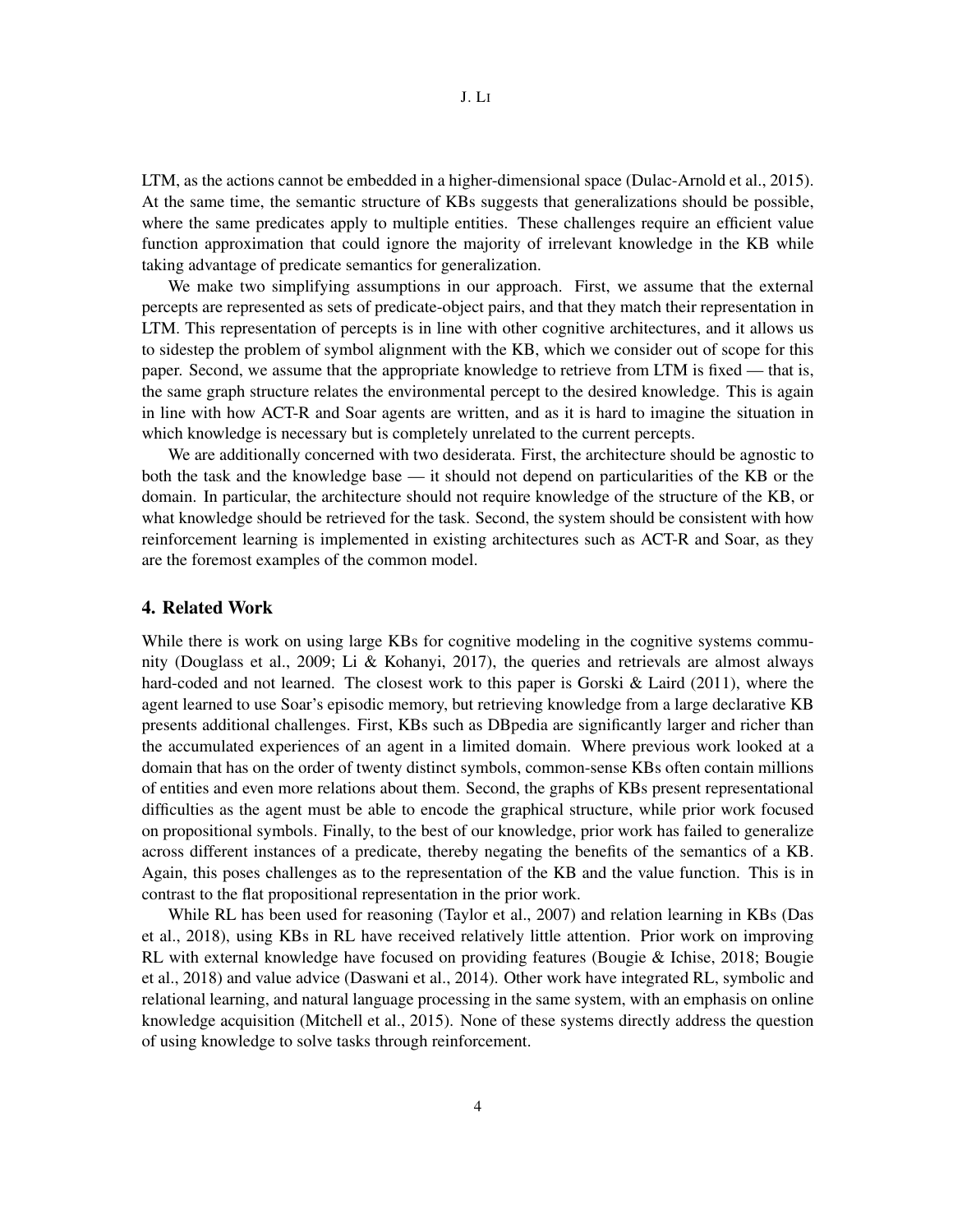It should be noted that KB feature extraction for RL is different from two other AI tasks, question answering and relation learning, even though all three tasks might apply RL to a KB. A key difference of this work from question answering is that questions such as "Who is the artist of *The Wall*?" is never explicitly posed — or indeed, the agent may not know whether answering such that question is appropriate, as opposed to answering another question or not answering any questions at all. Rather, the agent is trying to maximize its reward, without regard to whether any particular question is answered correctly. Additionally, work in question answering tends to take a supervised learning approach, by using sequence-to-sequence translations of English questions to KB queries (Soru et al., 2017). Such training data is not generally available in an RL setting, and it's unclear that a similar translation from state sequences would be possible.

Similarly, while prior work have used RL for learning new relations (Xiong et al., 2017; Das et al., 2018), that approach still requires existing question-answer pairs (represented by the starting and ending entities), with the agent being rewarded for navigating to the correct answer. In contrast, no such pairs are provided to the agent in our work, and the agent is not rewarded for locating the answer in the KB. Instead, the reward depends entirely on the domain, independent of how the agent uses LTM.

#### 5. System Architecture

The general approach we take in framing LTM retrieval as a sequential decision problem is to create an *internal problem space* where the agent has actions for querying and retrieval. One approach that directly mirrors how current agents are written is to define each cue as an action. This approach is necessarily domain-specific, however, as the valid cues must be defined based on the task. The obvious alternative is to consider all possible attributes in LTM, and make them available as building-blocks for cues. The size of these KBs makes this computationally intractable, however; DBpedia, for example, has over 1,300 distinct predicates and over 4M distinct literals. Presenting this many possible actions to the agent will make learning extremely slow.

Instead of learning to create the correct cue for retrieval, we reframe the problem to that of navigating LTM as an edge-label directed graph. By the assumptions laid out in Section 3, the environment percepts directly correspond to entities in LTM. The agent can then "move" along the incoming and outgoing edges of those entities, which correspond to querying and retrieving LTM respectively. Querying also allows the agent to "jump" to more distant entities in LTM. The goal then is to "navigate" to the entity of interest, retrieve it into working memory, then use it for the selection of external actions. Unlike using arbitrary attributes to build a cue suggested above, the navigation framing suggests that the agent only has a limited number of actions available: only the immediate attributes of an entity in working memory can be used for querying, which greatly reduces the action space.

Our approach to facilitate this is to create an internal reinforcement learning problem  $\langle S_{int}, A_{int}, \rangle$  $T_{int}, R_{int}$ ), which is heavily inspired by on ACT-R's buffers and the PRIMS actions (Taatgen, 2013). The internal state  $S_{int}$  subsumes the external state  $S_{ext}$ , with the internal actions  $A_{int}$  being a strict superset of the external actions  $A_{ext}$ , with additional internal actions that do not affect the external state. The internal state must represent the results of queries and retrievals, and the internal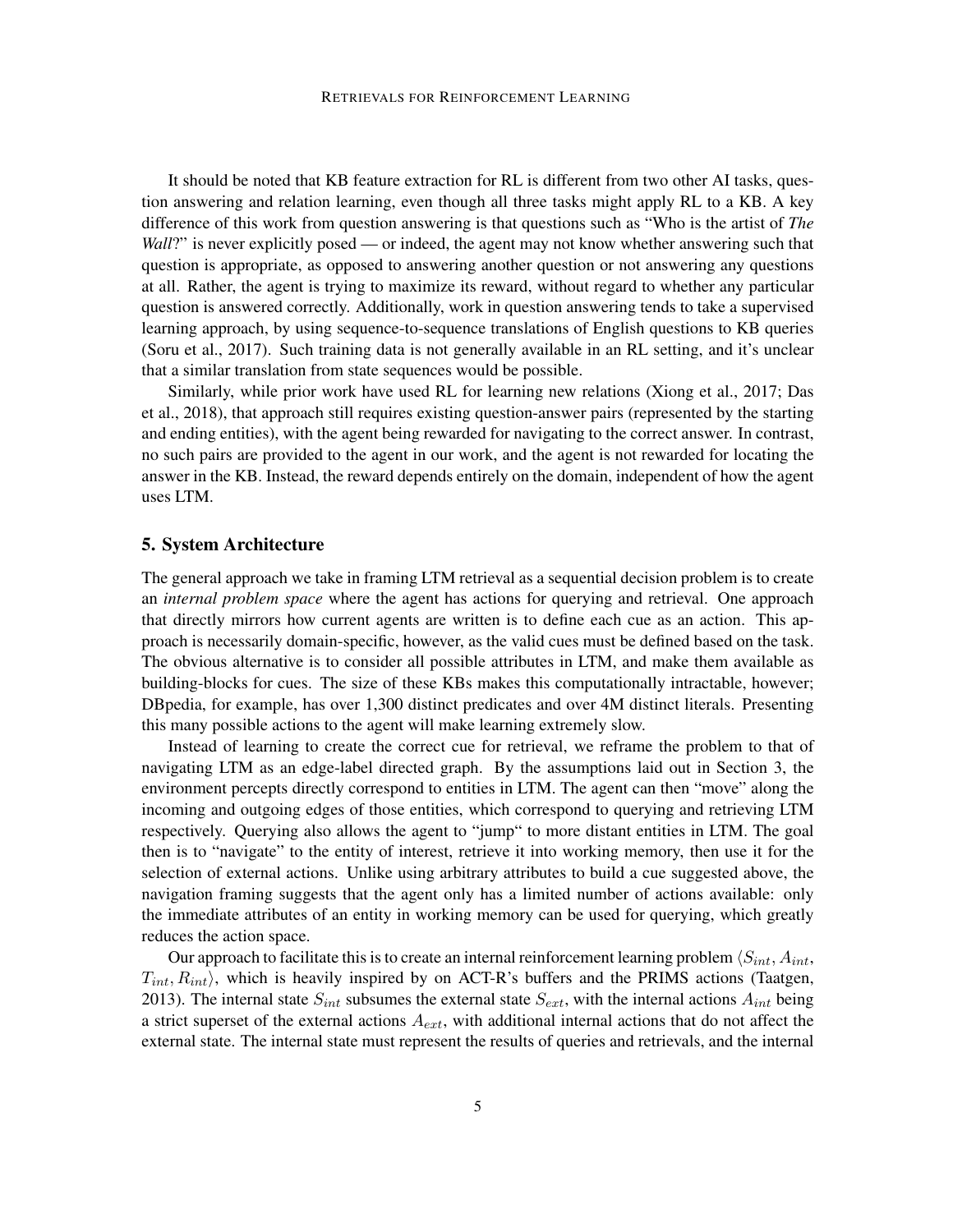actions must allow the agent to create queries from external and internal percepts. One of our key insight is that it is sufficient for the agent to manipulate attributes in an internal state, and that they map onto querying and retrieving from LTM. The result of retrievals and queries are themselves sets of attributes, which can then be used for additional retrievals and queries; more complex queries of multiple attributes can be constructed by adding one attribute at a time.

We describe each of these components separately in the subsections below.

#### 5.1 Internal State

The functional purpose of the internal state is to represent the knowledge necessary for the agent to make decisions, and as such, it is equivalent to the working memory of the common model. Taking inspiration from ACT-R, the internal state is further divided into three buffers: the PERCEPTUAL buffer, the QUERY buffer, and the RESULT buffer. Each of these buffers contain a set of attributes, and they serve as interfaces to the environment and to LTM. The PERCEPTUAL buffer contains the external percepts, and its contents directly correspond to the external state. Since the PERCEPTUAL buffer is equivalent to the external state, the internal state is a strict superset of the external state. The QUERY buffer represents the query that the agent is executing in LTM, if any, while the RESULT buffer represents the result of that query or retrieval. Both of these buffers could remain empty if the agent is not executing a query or if there are no results from LTM.

Formally, an internal state is a set of tuples  $S_{int} = \{ \langle b, p, v \rangle, \ldots \}$ , where  $b \in B = \{$  PERCEPTUAL, QUERY, RESULT} is one of the three buffers. Changes to the internal state therefore consist of adding and removing these tuples, which can be thought of as adding attributes to and removing attributes from any of the buffers. The details of the action space are described in the next section.

As an example, Table 1 shows part of the internal state of an agent tasked with determining the artist of *The Wall*. In this example, the only attribute in the QUERY buffer is  $\{\text{label},\}$ "The  $Wall$ "), which is the query issued to LTM. The attributes of retrieved entity — the album *The Wall* — has been added to the RESULT buffer, and is can be used by the agent to determine its next action. The mechanics of how LTM interacts with working memory is described in the next section; the external state and task in this example is described in Section 6.1.

| <b>Buffer</b>     | <b>Predicate</b> | <b>Object</b>      |
|-------------------|------------------|--------------------|
| <b>PERCEPTUAL</b> | label            | "The Wall"         |
|                   | location         | "Shelf A"          |
| <b>OUERY</b>      | label            | "The Wall"         |
| <b>RESULT</b>     | subject          | The Wall           |
|                   | label            | "The Wall"         |
|                   | artist           | Pink Floyd         |
|                   | releaseDate      | $"1979 - 11 - 30"$ |
|                   |                  |                    |

Table 1. An example of the internal state of the agent as it queries for the artist of *The Wall*.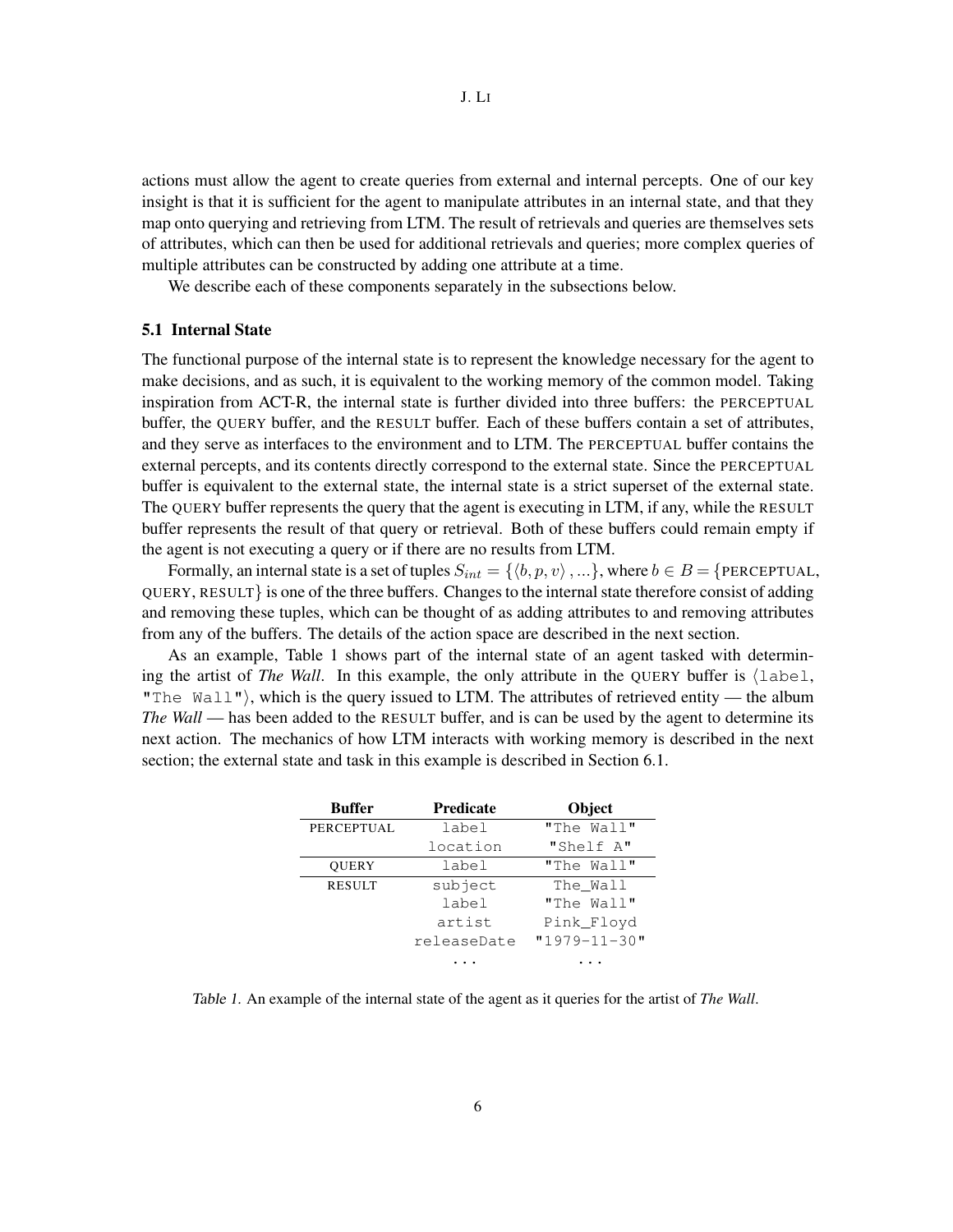#### 5.2 Internal Actions and Transitions

In order for the internal state space to interact with LTM, the internal actions must be able to retrieve the attributes of specific entities from LTM, as well as be able to query LTM with cues of one or more attributes. While retrieval is an atomic action, the building of query cues is more complicated. Taking inspiration from the PRIMS set of actions (Taatgen, 2013), we instead define actions that copy and delete attributes from buffers, with the query itself occurring automatically. With this in mind, the internal problem space has five parameterized actions:

- The *copy* action copies an attribute from one buffer to another. The action is parameterized by the source and destination buffers, as well as the attribute to copy, and is instantiated as  $copy(BUF_{SRC}, pred, obj, BUF_{DST})$ . When this action is taken, a new triple  $\langle BUF_{DST}, pred,$  $\vert$  ob  $\vert$  is added to working memory.
- The *delete* action deletes an attribute from a particular buffer. The action is parameterized by the buffer and the attribute to delete, and is instantiated as *delete*(BUF, pred, obj). When this action is taken, a triple  $\langle BUF, pred, ob \rangle$  is removed to working memory.
- The *retrieve* action retrieves all the attributes of an LTM entity into the RESULT buffer. The action is parameterized by the buffer and attribute, with the constraint that the object of the attribute must be an entity and not a literal. The action is instantiated as *retrieve*(BUF, pred,  $\phi$ , When this action is taken, all triples in the RESULT buffer are removed, and all attributes of  $ob$  are added to the RESULT buffer.
- The *prev-result* action gets the previous result of a query. When this action is taken, the contents of the RESULT buffer is replaced with the attributes of the previous query result.
- The *next-result* action gets the next result of a query. When this action is taken, the contents of the RESULT buffer is replaced with the attributes of the next query result.

Note that while a *retrieve* action exists, there is no corresponding *query* action. Instead, query happens automatically when the query buffer is changed by the *copy* and *delete* actions, which would modify the cue. Together with the *prev-result* and *next-result* actions, this set of actions allows the agent to query and retrieve from LTM, and to iterate over the results.

The various actions on the QUERY and RESULT buffers also affect each other. For example, if no entity in LTM matches the query cue, the RESULT buffer is cleared to indicate that no results were found; the same occurs if the agent deletes the last attribute in (that is, empties) the QUERY buffer. Similarly, the QUERY buffer is cleared when a *retrieve* action is taken, to avoid the situation of having cues that do not match the attributes in the RETRIEVAL buffer. These automatic changes to the buffers reduce the internal state space and thereby speed up learning.

As an example, consider how an agent would determine the name of the artist of *The Wall*. The PERCEPTUAL buffer contains  $\{\lambda \in \mathbb{R}^n : \lambda \in \mathbb{R}^n : \lambda \in \mathbb{R}^n : \lambda \neq \emptyset\}$  (as illustrated in Table 1, and LTM contains a portion of DBpedia as show in Figure 1. Retrieving the name "Pink Floyd" would require two actions: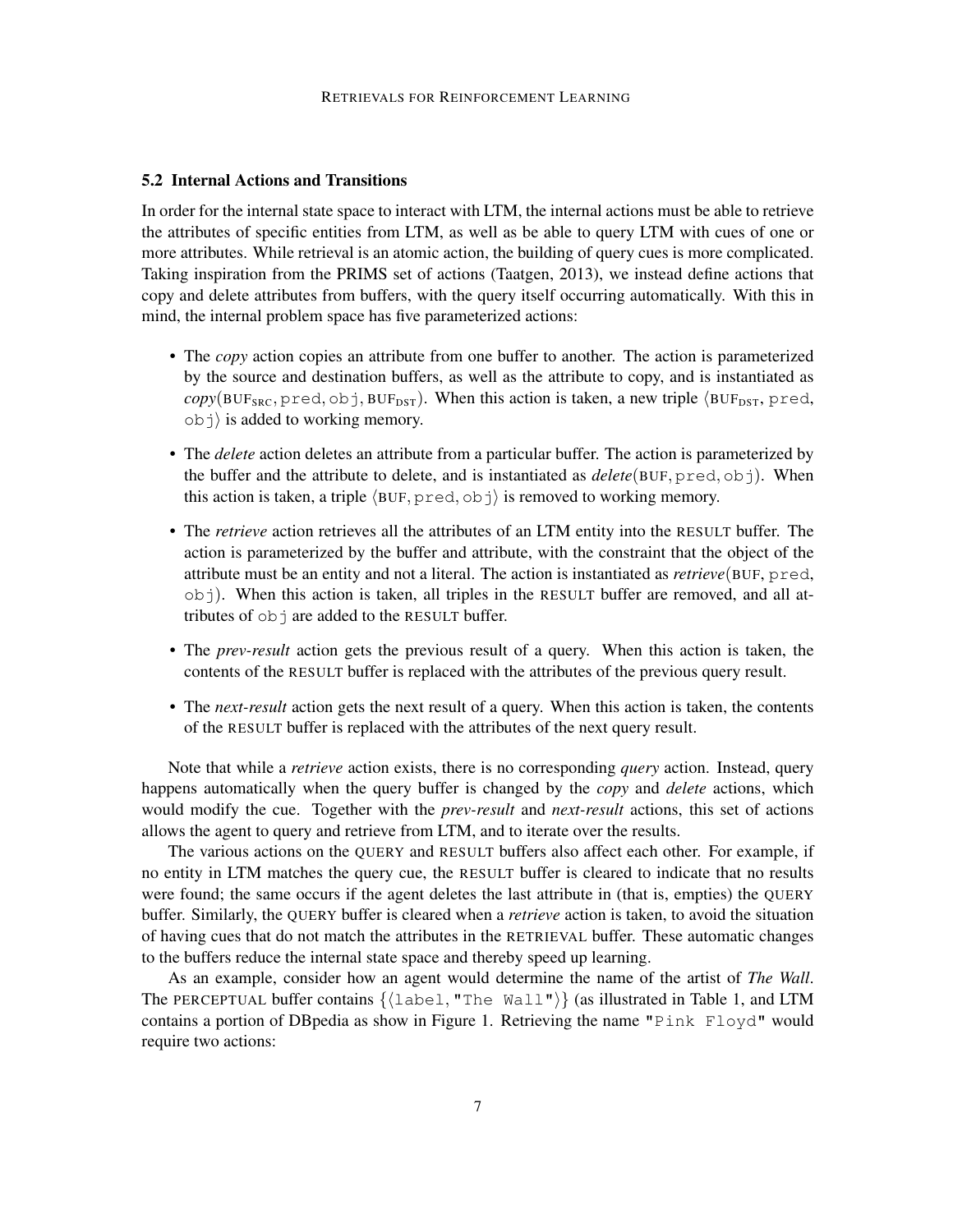

Figure 1. A portion DBpedia around Pink\_Floyd.

- 1. *copy* the  $\langle$ label, "The Wall" $\rangle$  attribute from the PERCEPTUAL buffer to the QUERY buffer. Since the QUERY buffer has changed, the architecture would automatically query LTM for an entity that has the label "The Wall", and would find the entity The\_Wall . The RESULT buffer would then be populated with the attributes of The Wall, including the attribute  $\langle$ artist, Pink\_Floyd $\rangle$ .
- 2. *retrieve* the entity Pink\_Floyd, which is the object of the artist predicate in the RE-SULT buffer. This will clear the QUERY buffer, and also populate the RESULT buffer with the attributes of  $\text{Pink\_Floyd}$ , including the attribute  $\langle \text{label}, \text{Tlink}$   $\text{Floyd}$ ").

With the string "Pink Floyd" now in working memory, the agent can now use it for action selection.

We make several optimizations to reduce the size of the internal action space. First, the availability of the *copy*, *delete*, *retrieve* actions depends on the contents of the internal state. For example, no *retrieve* actions are possible if none of the buffers contain an entity whose attributes could be retrieved, as would be the case if all attributes were literals. Similarly, no *prev-result* or *next-result* actions are possible if no query has been constructed, or if there is no next result. Since these actions are parameterized by entities that ultimately come from either perception or from LTM, the set of possible concrete actions will grow monotonically as the agent encounters more entities from the environment and from the KB, even while there may only be a few available actions for any particular internal state. The space of internal actions is therefore a function of the size of the KB.

We further limit the valid parameters for these actions to only those that are meaningful. Since the PERCEPTUAL and RESULT buffers represent the external environment and the KB respectively, directly modifying these buffers offer no benefits, and so they are invalid as targets for the *copy* and *delete* actions. Similarly, the contents of the QUERY buffer were themselves copied from another buffer, and therefore cannot serve as the source of a *copy* action. A final limit is on when internal actions are available at all, which we discuss in Section 5.5 below.

#### 5.3 Internal Rewards

Since the reward ultimately comes from the external task, the reward for internal actions is constrained by the domain. We make two assumptions about the internal reward function. First, we assume that the internal reward is negative,  $r_{int} < 0$ , since a positive reward could lead to undesirable loops Second, we assume that the internal reward is smaller (closer to zero) than the external reward, which matches the intuition that accessing LTM is much less expensive than acting in the environment.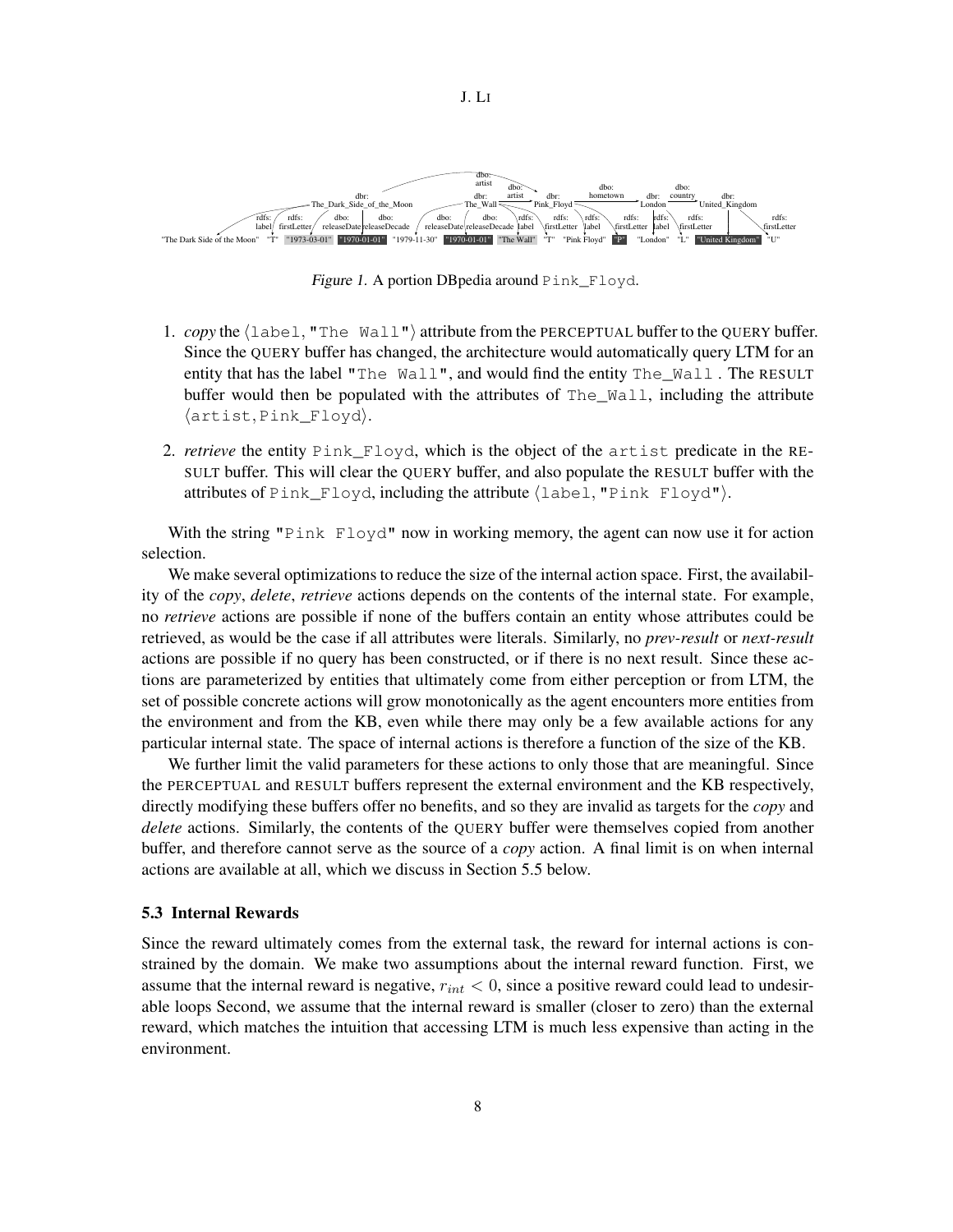For internal actions to be learnable in the standard discounted-reward RL setting, the reward structure should discourage the agent from randomly trying external actions until one can be exploited. This implies that, at any internal state, the internal reward plus the discounted external reward must be greater than the external reward alone, such that internal actions are preferred. Formally, the following equations with discount rate  $\gamma$  (with  $0 < \gamma < 1$ ) and internal and external rewards  $r_{int}$  and  $r_{ext}$  must hold:

$$
r_{int} + \gamma * E[r_{ext}] > E[r_{ext}]
$$
  
0 >  $r_{int}$  > (1 -  $\gamma$ ) \* E[r\_{ext}]

This inequality implies that the external reward must be negative, with the internal reward being a smaller negative that is modulated by the discount rate. We note that a constant negative external reward, until the end of an episode, is commonly used to encourage reaching the goal in as few actions as possible. We therefore do not consider this constraint to be overly burdensome.

#### 5.4 Value Function Approximation

Although the reinforcement learning problem defined by the states, actions, and rewards thus far is sufficient to propagate external rewards through long-term memory retrievals, it remains computationally intractable. The size of the internal state space is exponential in the size of the KB, since each buffer could contain each unique attribute. The parameterized internal actions further increases the complexity, making learning difficult for an agent that naively stores a Q-value with each state-action pair.

Complexity considerations aside, treating each state as distinct also negates the primary advantage of using KBs: that of the semantics encoded within the graph structure. The normalized predicates in a KB such as DBpedia means that entities with the same predicate should have the same relation, and that the actions appropriate for one entity should generalize to another. In order to capture this generalization, a value function approximation is necessary.

Our approach is to use a linear value function approximation, which was chosen for its ability to include new features incrementally, by assuming that all unseen features have a weight of 0. Formally, the value of each state-action pair is approximated separately, with no shared weights, by the equation:

$$
Q(s, a) = \sum_{i} w_{i, a} \phi_i(s)
$$

The features  $\phi_i(s)$  of a given state are all the tuples of buffer and predicate; all tuples of buffer, predicate, and object; and a bias term. That is, a state  $\{\langle b_1, p_1, v_1 \rangle, ..., \langle b_n, p_n, v_n \rangle\}$  would have  $2n + 1$  features  $\{\langle b_1, p_1 \rangle, \langle b_1, p_1, v_1 \rangle, \langle b_2, p_2 \rangle, ..., 1\}$ , plus a bias term. To appropriately assign credit, the weight of each feature is normalized by dividing by the number of features. The weights are then updated by the standard Bellman update, parameterized by the learning rate  $\alpha$  (with  $0 <$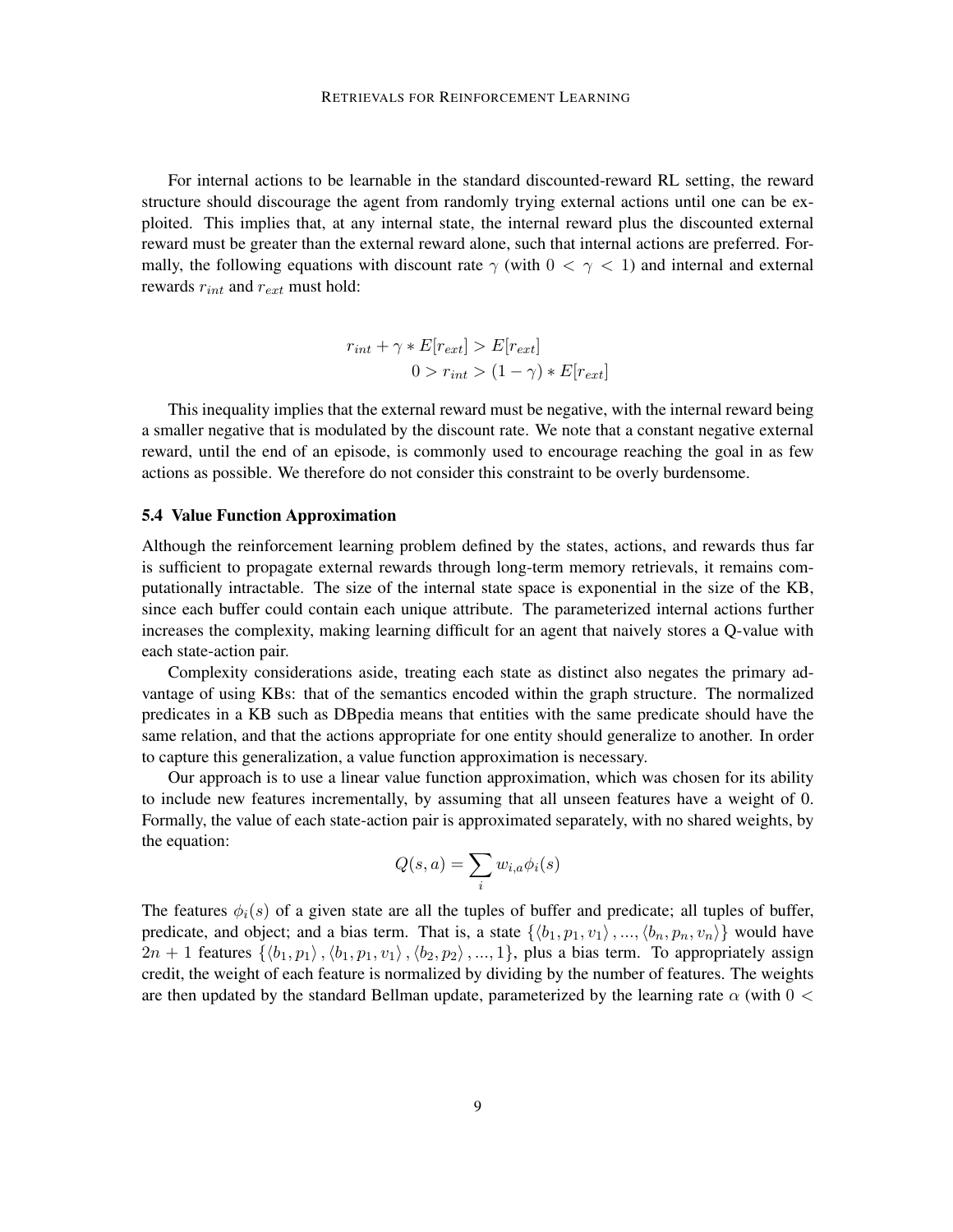$\alpha$  < 1):

$$
\delta = r + \gamma \max_{a_t} Q(s_t, a_t) - Q(s_{t-1}, a_{t-1})
$$
  

$$
w_{i,a} \leftarrow w_{i,a} + \alpha \delta \phi_i(s_{t-1})
$$

Note that since the features are the attributes in working memory, which could come from retrievals from LTM, the number of features ultimately scales with the size of the KB. Unlike a tabular value function, however, this scaling is merely quadratic and not exponential. Still, this presents a not insignificant amount of memory, so the next section presents additional considerations to further reduce the state space.

#### 5.5 Other Design Considerations

A final design decision is to prevent the agent from endlessly changing its internal state while ignoring the external environment. We do so by setting a limit on the number of consecutive internal actions that the agent could take, as well as a threshold on the cumulative negative reward of an episode, below which the episode will end. Forcing the agent to take high-penalty external actions (and bringing it closer to the threshold) effectively enforces a depth limit on how much of the KB the agent could explore. To be clear, the depth limit is *not* the number of consecutive internal action, but the number of internal actions the agent can take per external action, given the negative reward threshold. In theory, the depth limit is calculated by  $\left| \frac{lt}{lr_{int}+r_{ext}} \right|$ , where l is the internal action limit and  $t$  is the threshold. In practice, agents rarely reach this limit, as they are likely to select an external action before reaching the maximum consecutive internal action limit. As long as the internal action limit is set such that the desired entity is reachable, the effective depth limit only affects learning speed and memory use, but not the optimal policy. A secondary consequence of this limit is that it bounds the number of unique attributes that is retrieved from LTM, thus reducing the memory needed for the value function approximation.

We note that the internal RL problem as described above is compatible with both ACT-R and Soar. The system of buffers was inspired by ACT-R, and while Soar's semantic memory allows for graph-structured cues, it could also emulate the flat structure described here. Reinforcement learning in both ACT-R and Soar occurs by assigning values to production rules, with the conditions of those rules being the features. The main difficulty of implementing this system is generating rules as new features are added, when the agent encounters or retrieves new knowledge. While this is not currently possible within ACT-R and Soar, we suspect this is not due to conflicts with core architectural assumptions, but because reinforcement learning has not been attempted at this scale. Thus while this system is not implementable within ACT-R and Soar as they currently stand, we believe it still satisfies both of the desiderata listed in Section 3.

As a final note in comparing this system to ACT-R and Soar, many cognitive architectures use metadata such as base-level activation to rank results from LTM. While these memory mechanisms may be generally useful, they make learning to use memory harder, as they introduce an non-Markov element. If activation is used, querying with the same cue with the same working memory state could lead to different results at different times, as different activation values in LTM could change which entity is retrieved. For this reason, in this paper the knowledge to return is chosen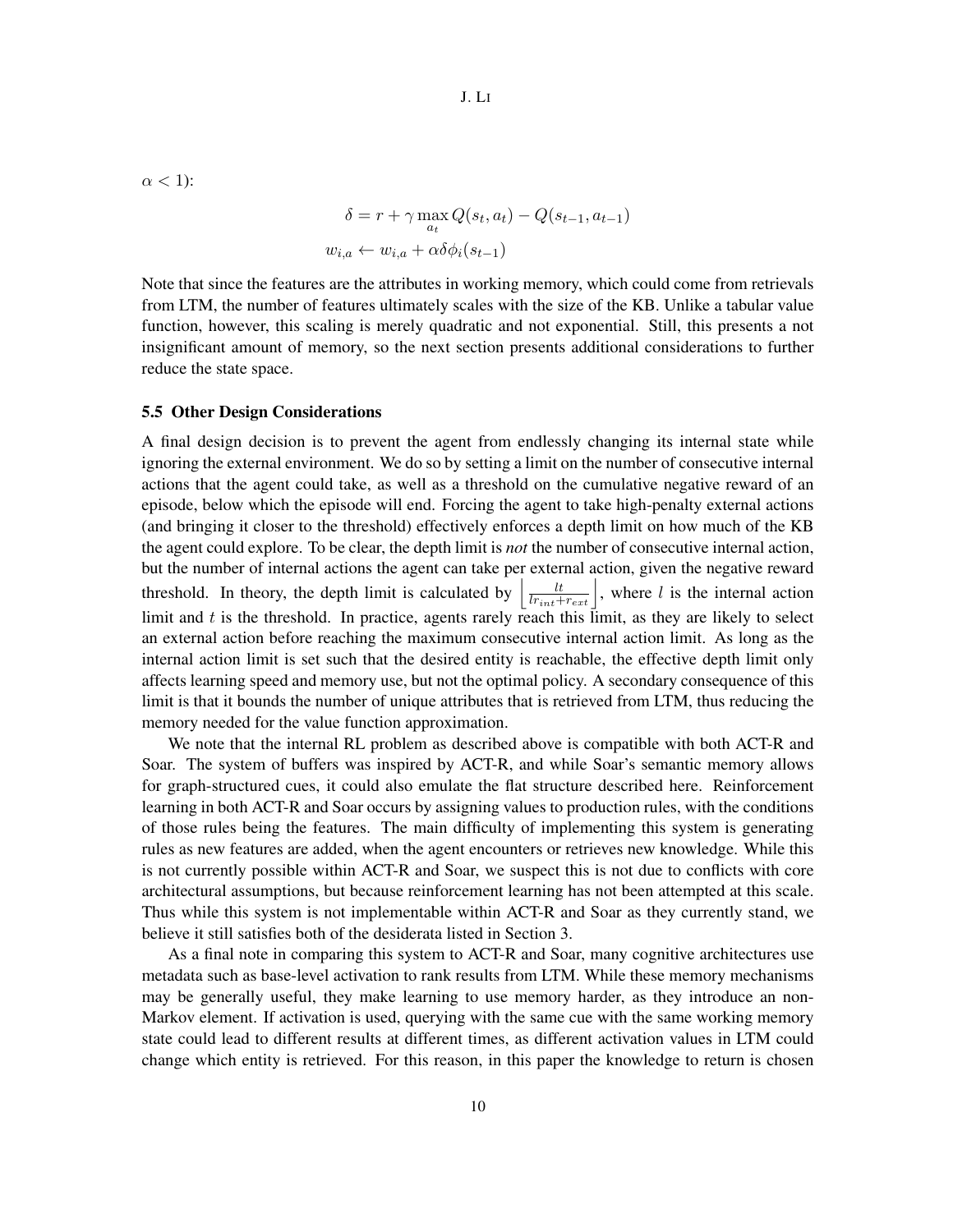deterministically, based only on the cues. Where multiple matching symbols exist, the agent could use the *prev-result* and *next-result* actions to iterate through possible results instead.

#### 6. Experimental validation

To demonstrate and evaluate this framework, we show results from two experiments on a Record Store domain. The goals are two fold:

- To show that the agent is able to transfer learned behaviors to new percepts
- To show that the agent is able to learn increasingly complex sequences of queries and retrievals from LTM

Note that these experiments do not correspond to any cognitive task, by only demonstrate the ability of the RL system to learn to query and retrieve from LTM. Due to the above mentioned difficulty of dynamically creating features in ACT-R and Soar, the experiments described in this section were done in Python. The source code is available at https://github.com/justinnhli/ 2020acs.

#### 6.1 The Record Store Domain

As in the running example throughout this paper, this domain presents the agent with some information about an album, and tasks the agent with finding it on the shelves of a record store. Importantly, the information given to the agent does not correspond to the organization of the store, so while the agent may be asked with picking up *The Wall*, the shelves may instead be organized by the decade of album release. Instead, the agent must access LTM for additional information about the album, and use the results to determine which shelf to go to. Since the focus of this paper is on the interface between the agent and LTM, and not on advancing fundamental RL algorithms, we deliberately chose a fully observable and deterministic domain. Observability here refers to environment, which corresponds to our definition of  $S_{ext}$ , and not the full contents of the KB,

In every episode, the agent is presented with information about one album. The external state in this domain contains only the album information (e.g., the title) and the agent's location in the store. The agent has access to the complete contents of DBpedia in this domain, with ∼24.1M triples. We used a version of DBpedia where all predicates have been mapped to the DBpedia ontology, meaning that the  $\sim$ 1,300 predicates are reused throughout the KB. Additionally, to reflect how record stores often arrange albums chronologically by decade and alphabetically by artist, we augment DBpedia with two pieces of information. All entities with the predicate releaseDate also get a releaseDecade predicate, with an appropriately-modified literal. Similarly, all entities with the predicate label are also augmented with a first Initial predicate.

Each external action in this domain (moving to a shelf) results in a reward of -10, unless the shelf contains the desired album, in which case the agent receives a reward of 0 and the episode ends. The number of external actions available depends on the metadata on which the shelves are organized (e.g., the first letter of the name of the artist), with one action corresponding to each category. Each internal action results in a reward of -0.1, which satisfies the constraints described in Section 5.3.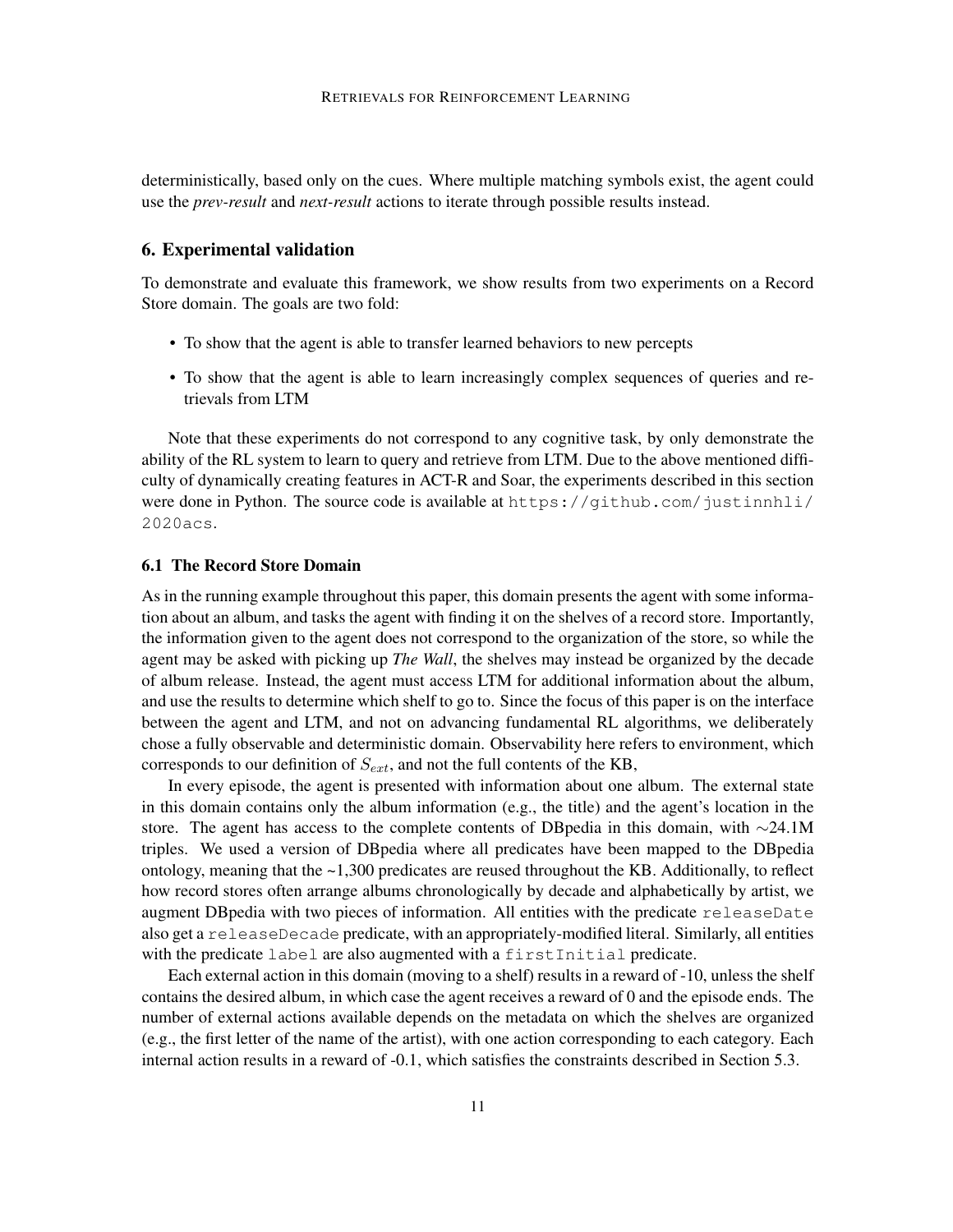#### J. LI

#### 6.2 Validation Experiment

This experiment serves as a basic validation of our framework and attempts to answer several questions. First, is our representation of internal states, actions, and linear value function approximation sufficient for the agent to converge to the optimal policy? Second, assuming convergence, how does the learning speed compare to a naive agent that simply uses trial and error to learn the correct action? That is, how does our framework compare to a simple tabular agent for the external RL problem? Third, can the internal action limit effectively serve to control the exploration of the agent, so large portions of LTM can be ignored? And finally, is the agent capable of transferring action selection knowledge to previously-unseen entities?

In this experiment, the agent is given the title of an album, and must navigate to the shelf for the decade in which the album was released — information it can obtain via a single query. To explore the question of transfer, we use two disjoint sets of 5,000 albums, out of about 15,000 albums that exist in DBpedia. For the first 150,000 episodes, only the first set of albums will be presented, allowing time for the agent to learn the optimal policy. After 150,000 episodes, only the second set of albums will be used instead. The use of 150,000 episodes was determined from a pilot experiment as sufficient for agent learning to converge. Note that although the album entities and titles will be different, the sequence of actions required to retrieve information from LTM remains the same.

We look at three different agents: a simple tabular Q-learner, and two agents that use our framework with access to the complete contents of DBpedia through LTM, which we label the LTM agents. These two agents differ only by their limit on the number of consecutive internal actions; we label these agents LTM-4 (with an internal action limit of 4) and LTM-1 (with a limit of 1). All agents use a learning rate of 0.1 and a discount rate of 0.9.



Figure 2. Performance in the Record Store domain by different agents, where the store organizes albums by decade. A new set of albums are presented at episode 150,000.

The overall results are shown in Figure 2. The x-axis shows the number of episodes into training, and the y-axis shows the reward for that episode. The solid line shows the performance of the tabular Q-learner, and the dashed and dotted lines show the performance of the LTM-4 and LTM-1 agents respectively. All three agents are able to learn the optimal policy, which suggests the two LTM agents have learned to query for an album with the given title, and using the release decade in the result for action selection. This optimal policy is confirmed by examining the learned weights, where the weights for the external actions are dominated by the feature that describes the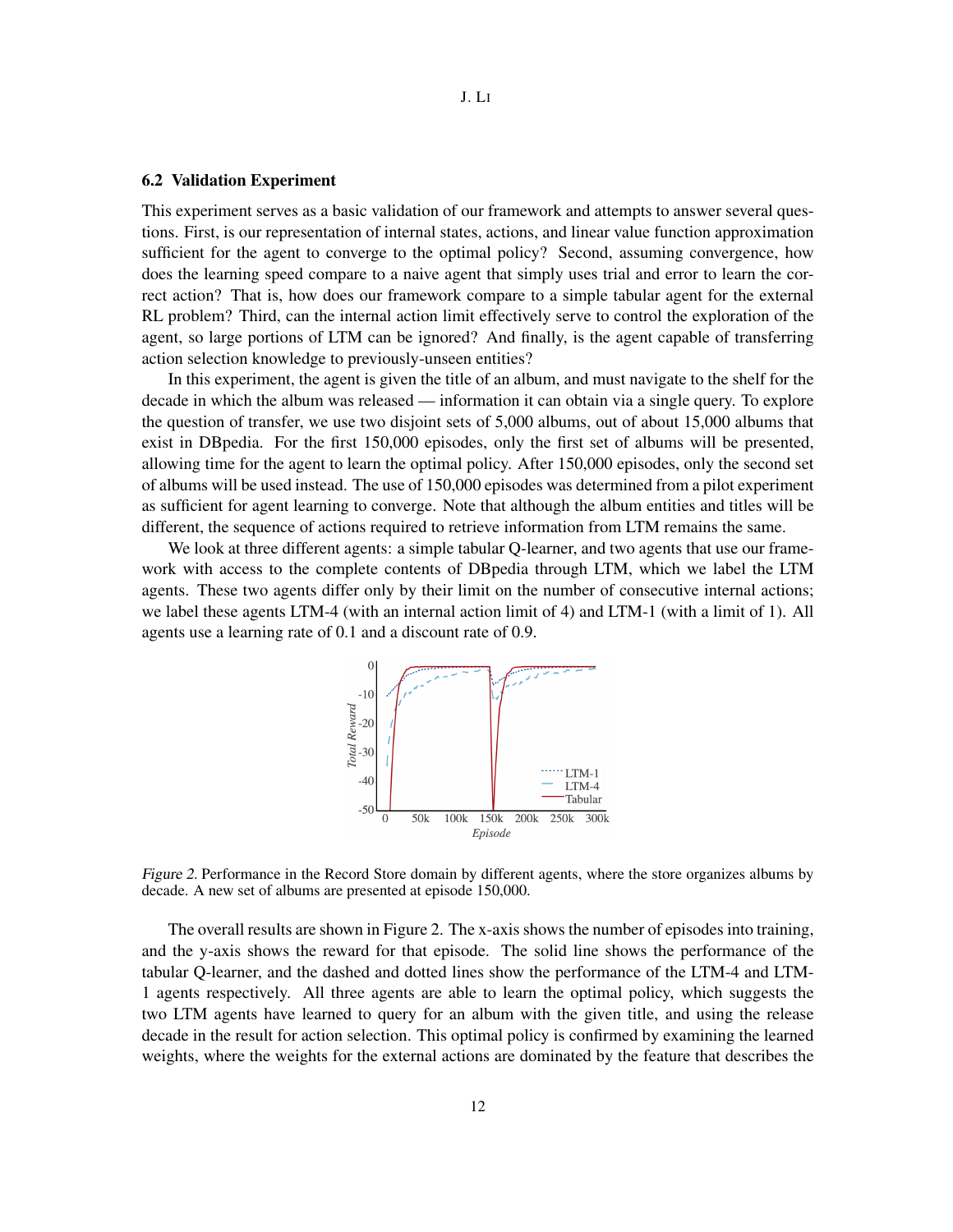#### RETRIEVALS FOR REINFORCEMENT LEARNING

decade in which an album is released. However, the tabular agent converges more quickly to the optimal policy, despite the generalizations afforded by the value function approximation. This is not surprising, given that the internal environment is a superset of the external environment, and thus has a larger state and action space. Even with the amount of knowledge available in DBpedia, however, the LTM agents do not require significantly more episodes to learn the optimal policy. This suggests that the features for the value function approximation allow for efficient learning.

Examining the results more closely, the LTM-4 agent is slower to converge than the LTM-1 agent. In fact, although the LTM-4 agent learns over time, its learning has not reached convergence before episode 150,000 when new albums are introduced. This confirms our hypothesis that the internal action limit is an effective control for agent learning. With a lower limit, the LTM-1 agent has fewer opportunities to retrieve from or query LTM, which in turn reduces the number of distinct entities that it encounters. In effect, this reduces the number of weights the agent has to learn, since each new predicate and attribute requires a new linear weight. This also has the effect of reducing the amount of memory required by the agent.

Finally, the performance of the agents are clearly affected at episode 150,000, when a new set of albums are presented. At this point, the performance of the tabular agent drops to initial levels, which is expected, since the new entities do not match any entries in its value function table, and the agent must learn from scratch. In contrast, we only see a moderate drop in performance for the two LTM agents, with the slight decrease occurring as the agent learns the weights for the new entities. We attribute this behavior to the value function approximation. By learning that the predicate, but not the predicate-object pair, is informative of which action to take, the agent is able to transfer its knowledge of how to use LTM to new entities it has not encountered before.

In summary, this experiment shows that our representation is sufficient for agents to learn an optimal policy for using LTM, that it does not slow down learning dramatically, that we can control learning with an internal action limit parameter, and that it allows agents to transfer its LTM strategy to new environmental percepts.

#### 6.3 Retrieval Complexity Experiments

This second set of experiments is designed to show that the architecture is able to learn more complex retrievals from LTM. Within the Record Store domain, we require more complex retrievals by altering the "organization" where albums are placed. We use three variants of the record store domain:

- 1. Given an album title, find the shelf corresponding to the decade of the album's release. This only requires one query using the album title, and is the same as the task in the first experiment.
- 2. Given an album title, find the shelf corresponding to the first letter of the artist. This requires one query using the album title, followed by a retrieval on the artist.
- 3. Given an album title, find the shelf corresponding to the country of origin of the artist. This requires one query using the album title, followed by three successive retrievals on the artist, their hometown, and finally the country in which that town is located.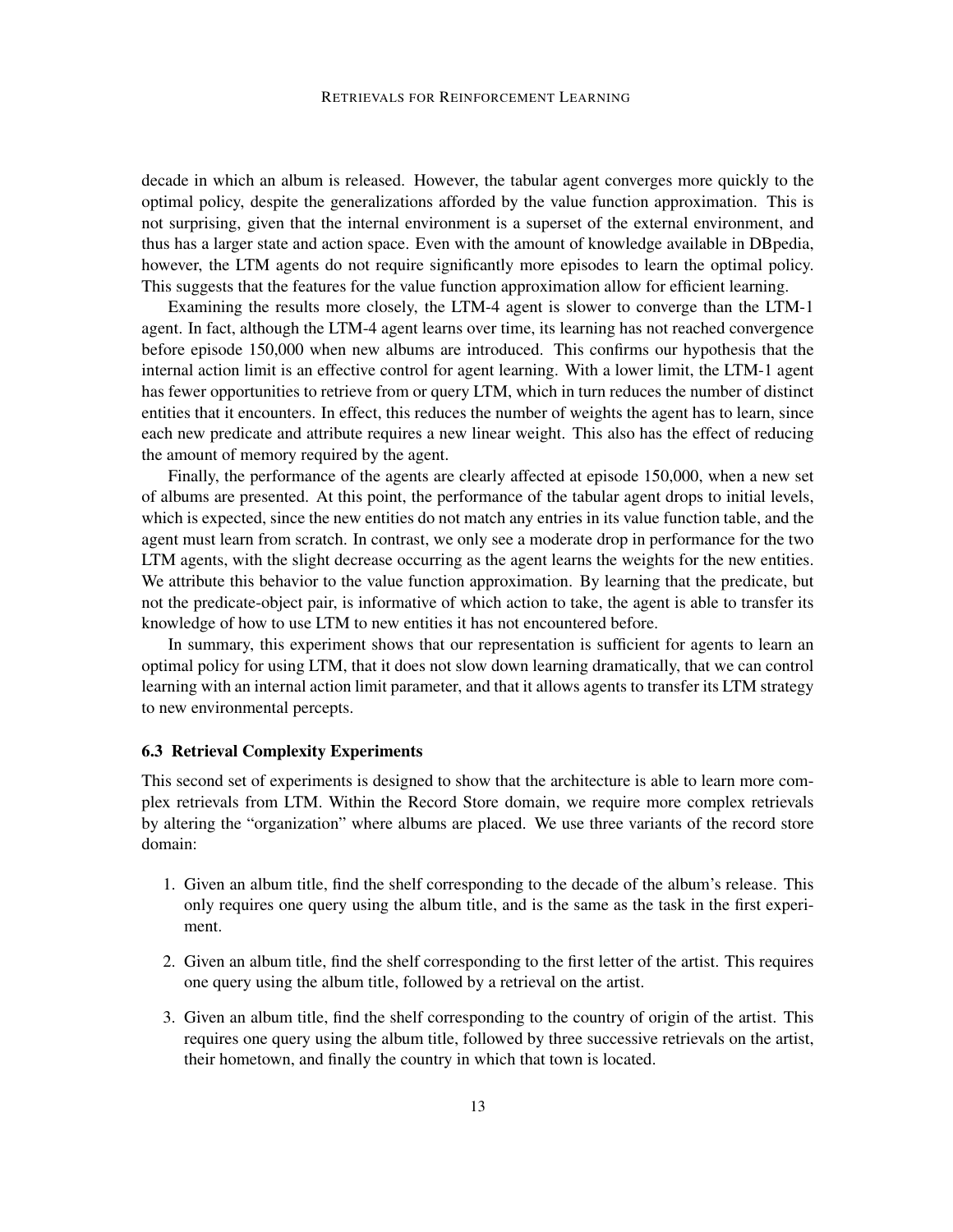Figure 1 illustrates how these sequences of queries and retrievals correspond to traversing further along the semantic network. For this experiment, the agent is tasked with finding 100 albums, and allowed to learn until its policies converge.



Figure 3. Performance in the Record Store domain with different retrieval sequences.

The overall results are show in Figure 3. In all three cases, the agent learns the optimal policy of first retrieving the relevant knowledge from LTM, before moving to the appropriate shelf. As expected, the larger the graph distance between the external percept and the desired entities, the longer it takes for agent learning to converge, as a longer sequence of actions is required. Nonetheless, these results suggest that the architecture can be applied to tasks and KBs that require different and more complex features.

#### 7. General Discussion

In this paper, we presented a framework that can learn to retrieve from LTM from external task rewards. We provided evidence that our approach of using internal actions with a linear value function approximation allows the agent to converge to the optimal policy for different patterns of accessing LTM and to transfer the memory access strategy to new entities. Other agent parameters effectively limit the depth of exploration of the LTM, allowing our approach to work even with KBs with millions of triples. This work is therefore a step towards more tightly integrating the declarative memory and reinforcement learning components defined in the common model of cognition.

This work opens the door for several areas of future work. First, the capabilities of the current approach is not isomorphic to the capabilities of ACT-R or Soar, as those architectures have additional features for LTM access, such as prohibiting a particular attribute matching. We also have not tested our approach with an additional buffer for the intermediate storage of retrieved entities, which would be necessary for any query patterns that require graph matching; the imaginal buffer in ACT-R serves exactly this purpose. ACT-R and Soar can also perform additional reasoning with the results from LTM, which was not the focus of this paper. While we do not have empirical evidence of performance, we do not seen any major obstacles towards combining our approach with reasoning and additional LTM mechanisms.

Second, one of the motivations for this work was the possibility for agents to learn higherorder memory strategies such as rehearsal. Many of these strategies interact with subsymbolic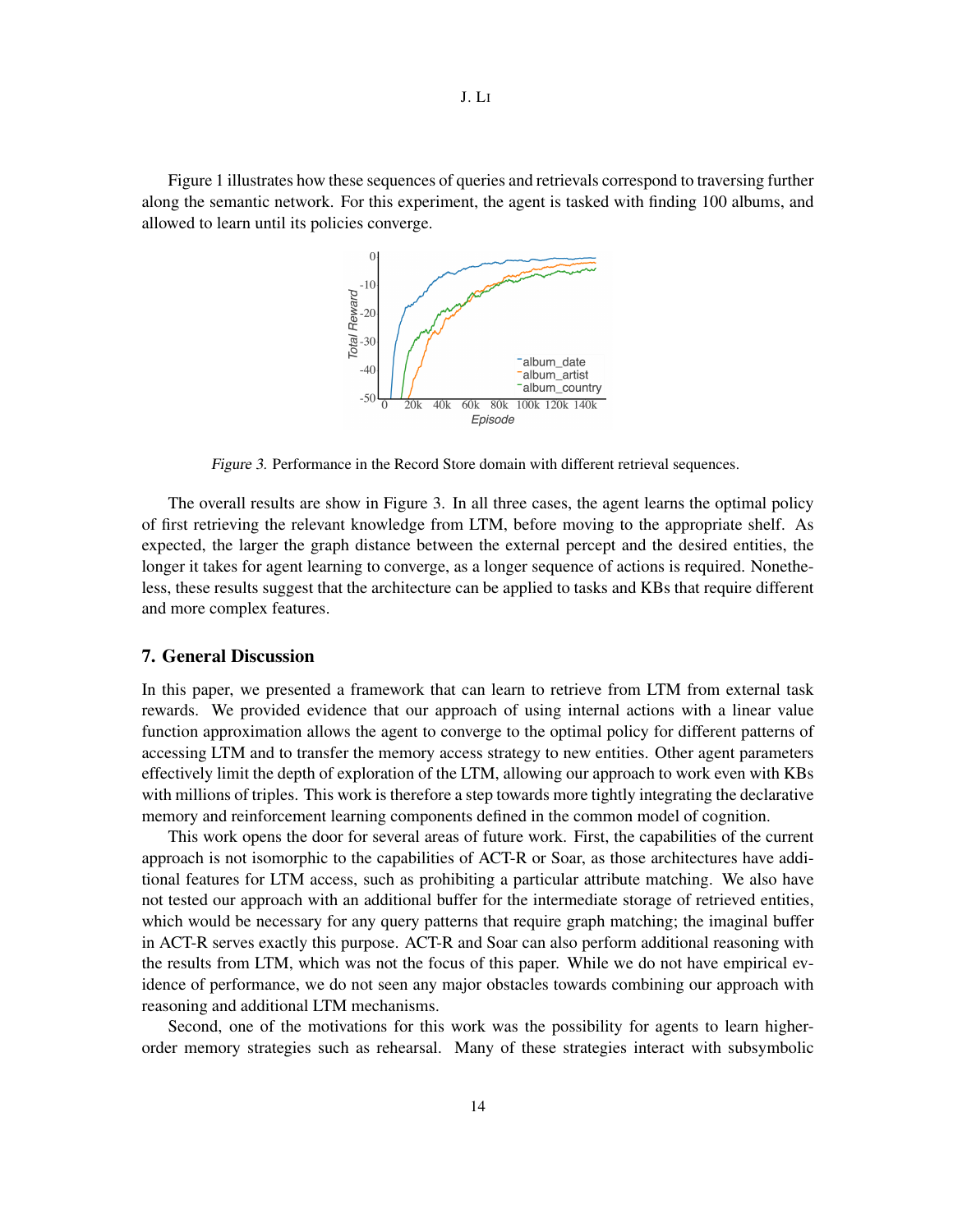metadata, such as base-level activation, which we've set aside in this work. More generally, human memory retrieval is highly strategic, with multiple processes for problem solving, elaboration, and verification (Burgess & Shallice, 1996). Similarly, metamemory phenomena such as feeling of knowing may be explanable as additional features for deciding whether to query LTM. By allowing task rewards to drive the pattern of LTM access, future work can explore tasks under which these memory strategies and mechanisms are beneficial.

#### References

- Bougie, N., Cheng, L. K., & Ichise, R. (2018). Combining deep reinforcement learning with prior knowledge and reasoning. *Applied Computing Review*, *18*, 33–45.
- Bougie, N., & Ichise, R. (2018). Deep reinforcement learning boosted by external knowledge. *Proceedings of the 33rd Annual ACM Symposium on Applied Computing* (pp. 331–338). ACM.
- Burgess, P. W., & Shallice, T. (1996). Confabulation and the control of recollection. *Memory*, *4*, 359–412.
- Das, R., Dhuliawala, S., Zaheer, M., Vilnis, L., Durugkar, I., Krishnamurthy, A., Smola, A., & McCallum, A. (2018). Go for a walk and arrive at the answer: Reasoning over paths in knowledge bases using reinforcement learning. *Proceedings of the 2018 International Conference on Learning Representations*.
- Daswani, M., Sunehag, P., & Hutter, M. (2014). Reinforcement learning with value advice. *Proceedings of the 6th Asian Conference on Machine Learning* (pp. 299–314).
- Douglass, S. A., Ball, J., & Rodgers, S. (2009). Large declarative memories in ACT-R. *Proceedings of the 9th International Conference on Cognitive Modeling (ICCM)*.
- Dulac-Arnold, G., et al. (2015). Reinforcement learning in large discrete action spaces. From https://arxiv.org/abs/1512.07679.
- Gorski, N. A., & Laird, J. E. (2011). Learning to use episodic memory. *Cognitive Systems Research*, *12*, 144–153.
- Laird, J., & Mohan, S. (2018). Learning fast and slow: Levels of learning in general autonomous intelligent agents. *Proceedings of the 32nd AAAI Conference on Artificial Intelligence (AAAI)*.
- Laird, J. E., Lebiere, C., & Rosenbloom, P. S. (2017). A standard model of the mind: Toward a common computational framework across artificial intelligence, cognitive science, neuroscience, and robotics. *AI Magazine*, *38*, 13–26.
- Li, J., & Kohanyi, E. (2017). Towards modeling false memory with computational knowledge bases. *Topics in Cognitive Science (TopiCS)*, *9*, 102–116.
- Mitchell, T., et al. (2015). Never-ending learning. *Proceedings of the 29th AAAI Conference on Artificial Intelligence (AAAI)*.
- Nason, S., & Laird, J. E. (2005). Soar-RL: Integrating reinforcement learning with Soar. *Cognitive Systems Research*, *6*, 51–59.